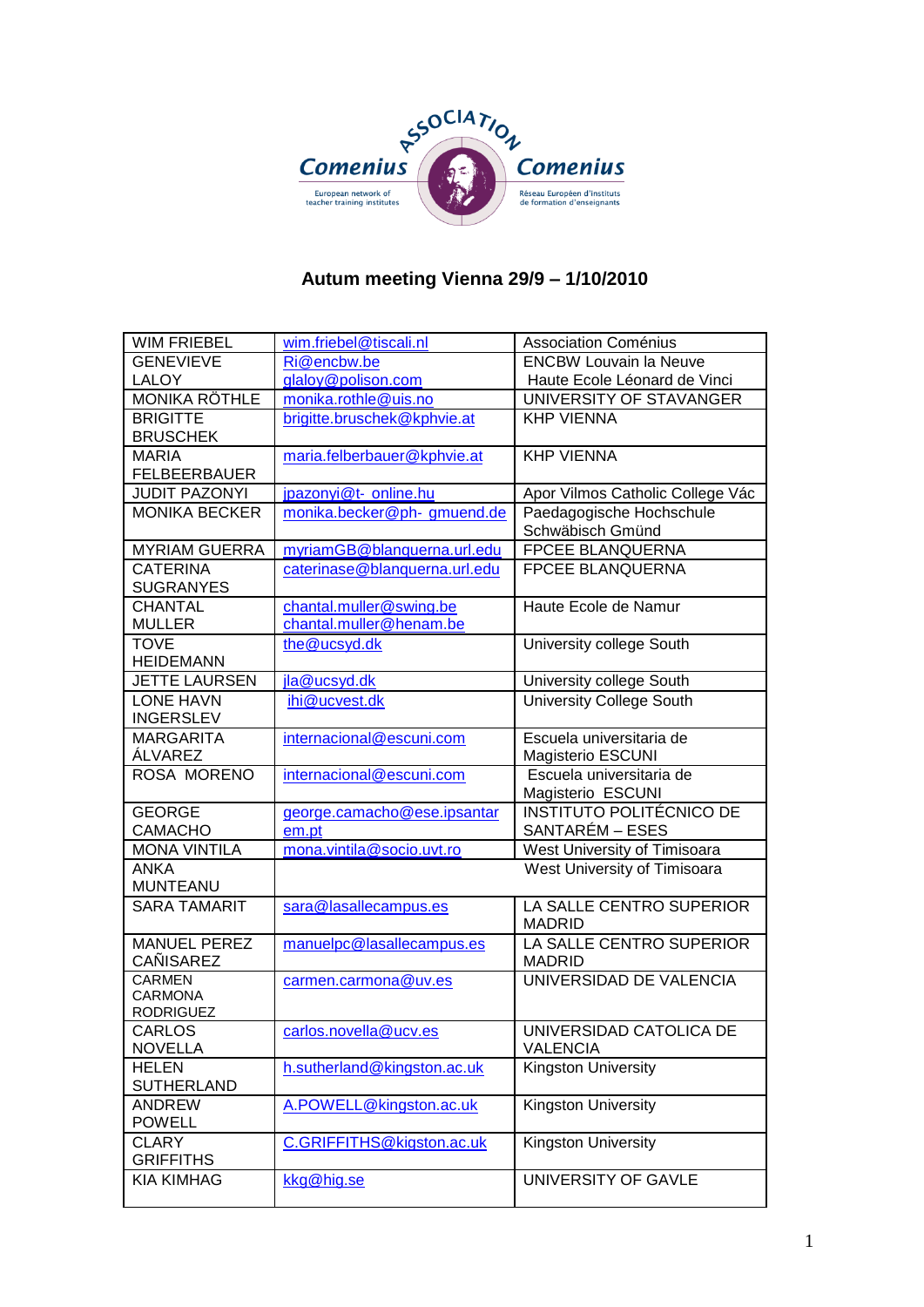| <b>MARIANNE</b>        | marianne.oberg-tuleus@oru.se   | <b>OREBRO UNIVERSITY</b>       |
|------------------------|--------------------------------|--------------------------------|
| ÖBERG-TULEUS           |                                |                                |
| <b>CARLA GUTTMANN-</b> | carla.gutmann-mastelli@hepl.ch | HEP, Lausanne                  |
| <b>MASTELLI</b>        |                                |                                |
| <b>MARTINE</b>         | m.wilmots@helmo.be             | HELMo Ste CROIX, Liège         |
| <b>WILMOTS</b>         |                                |                                |
| <b>MARTINE</b>         | mchevalier@skynet.be           | HELMo Ste CROIX, Liège         |
| <b>CHEVALIER</b>       |                                |                                |
| <b>JULIE GUIOT</b>     | j.guiot@helmo.be               | HELMo, Liège                   |
| <b>JOSEPH DEWEZ</b>    | joseph.dewez@skynet.be         | LEONARD DE VINCI, ENCBW        |
| <b>MIA MUSSCHE</b>     | mia.mussche@arteveldehs.be     | Arteveldehogeschool, Gent      |
| <b>KRIS</b>            | kris.verhoeven@arteveldehs.be  | Arteveldehogeschool Gent       |
| VERHOEVEN              |                                |                                |
| <b>RIA VAN</b>         | ria.vanweverberg@kdg.be        | Karel De Groot, Antwerpen      |
| <b>WEVERBERG</b>       |                                |                                |
| <b>LIA FREDERICKX</b>  | lia.frederickx@khm.be          | Katholieke Hogeschool Mechelen |
| <b>NIOMI KELLY</b>     | niomi.kelly@khm.be             | Katholieke Hogeschool Mechelen |
| PIET TUTENEL           | piet.tutenel@khm.be            | Katholieke Hogeschool Mechelen |
| Gerry O'REILLY         | Gerry.oReilly@spd.dcu.ie       | University College of DUBLIN   |
| <b>GEORGE</b>          | george.camacho@ese.            | <b>ESE SANTAREM</b>            |
| <b>CAMACHO</b>         | ipsantarem.pt                  |                                |
| <b>ANKIE MANTEL</b>    | ankie.Mantel@INHOLLAND.nl      | <b>INHOLLAND HAARLEM</b>       |
| MONIQUE DE JONG        | monique.dejong2@               | <b>INHOLLAND ALKMAAR</b>       |
|                        | <b>INHOLLAND.nl</b>            |                                |

## **Wednesday, 29 th of September 2010**

Language policy of the meeting:

Principally English and French will be used as languages of the meeting. Even if English is the main language, it will be made sure that everything will be understood; not everything will be translated.

#### **1. Journal**

Niomi Kelly and Piet Tutenel give a presentation of the Comenius Journal 2010.

Niomi thanks all the contributors and - reminds how to make the life of the editors easier.

The work of the Mechelen team (and the new format and layout of the journal) are highly appreciated.

Cf. Annexe 00

#### **2. Projects 2010-11**

#### **2.1. Intensive Programmes**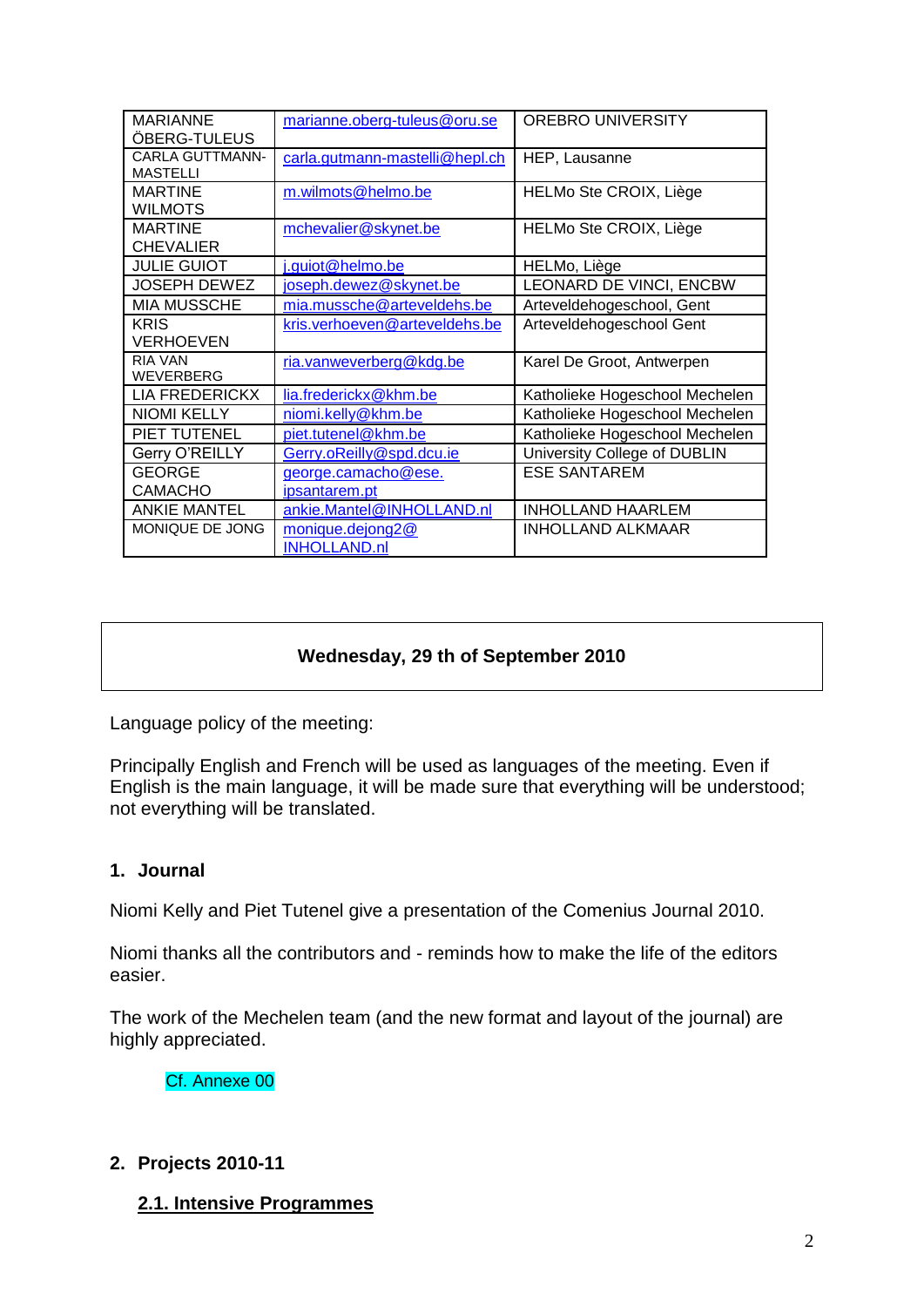### **2.1.1 IP Migration MICE (coordinated by Blanquerna Barcelona):** renewal rejected

Reasons for the rejection of the application for the second year:

- Number of mobile persons (especially students) was below the numbers applied for. ##Martine, tu avais compris le contraire : « Raison du refus : le nombre de candidats annoncés est *supérieur* au nombre annoncé. »
- The activities mentioned in the application were appreciated, but their description was not detailed enough.
- A possible (unproved) reason: The Spanish National Agency might tend to finance new projects.

A positive side effect of the refusal : Barcelona will organise an International Week and a Staff week in 2011.

Tove Heidemann underlines the importance of making sure that the application and the project fit well.

2.1.2. IP Languages (coordinated by Haderslev): 1<sup>st</sup> year application refused

Reasons for the refusal:

- Main reason: the project has been very (too?) ambitious. The application had too many objectives and too many planned outcomes
- Too many new applications in Demark this year.
- Many topics about language in the past.
- Probably too many partners had been included
- Work within the project was not sufficiently shared between the partners
- Cross-professional aspects / interdisciplinarity had not sufficiently taken into account.
- The project was probably too "traditional" for the National Agency.

Proposal: Another hosting partner should hand it in at a different National Agency, this time with a stronger emphasis on multiculturalism – or any other angle.

#### **2.1.3. IP Special Needs (coordinated by Belfast)**: renewal accepted The project will be organised at Gävle

### **2.1.4 IP Landscape (University of Valencia)** accepted

- Further details will follow -

#### 2.1.5. **IP Philosophy and Citizenship (coordinated by Louvain-la-Neuve)**: Renewal accepted

Next year the partners have to send less students

Important: IPs should be connected into the curriculum and the dissemination is very important: Therefore a website is being built (including an interactive platform for the members): [\(www.philcitip.be\)](http://www.philcitip.be/)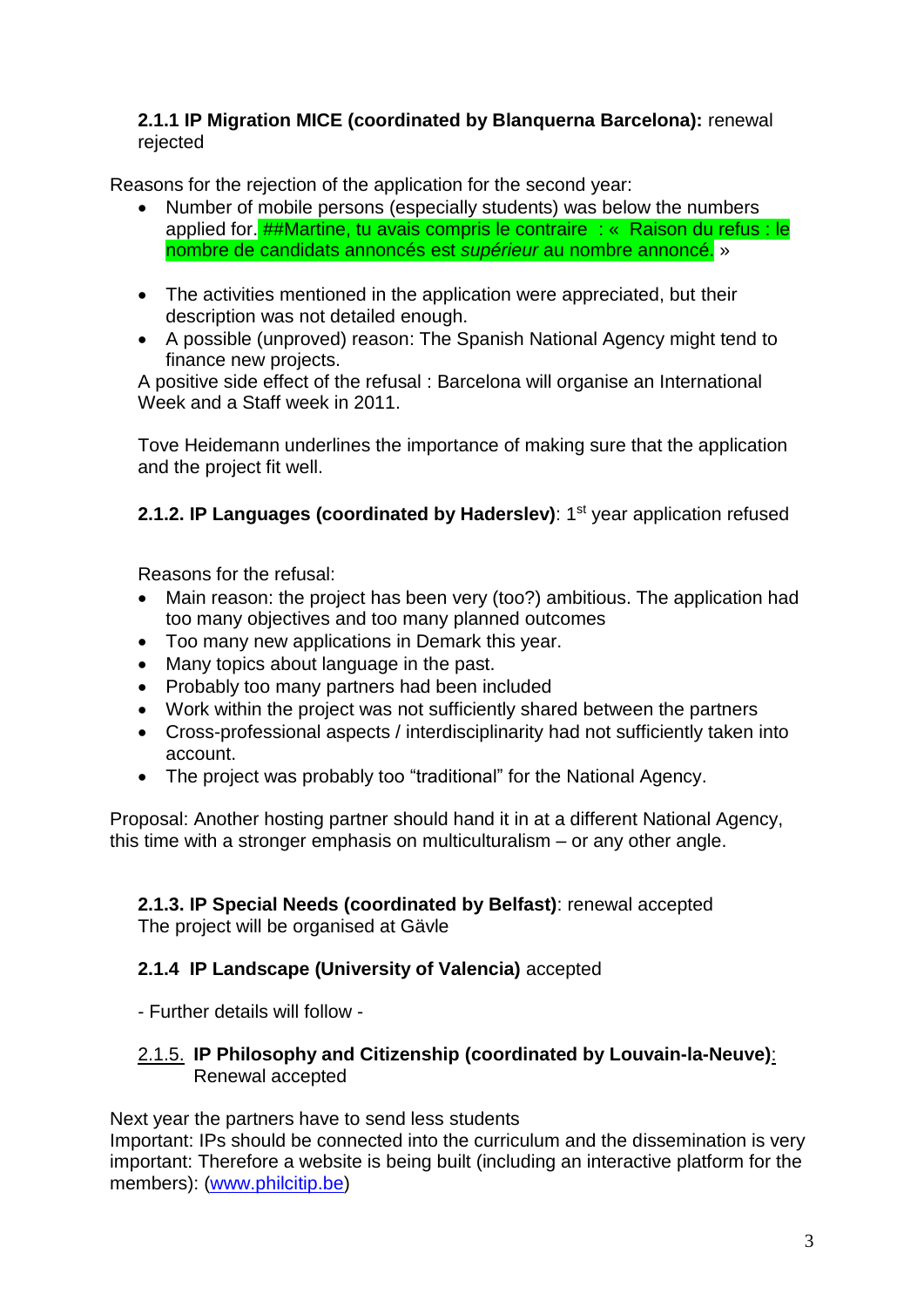The next edition will be more active (interactive circles, more school visits and work with children). The connection between philosophy and arts will be stressed more. Guest teachers are welcome from those institutions who do not participate.

Recommendation: if several languages are promised – in this case English and French - it has to be made sure that the languages are used. This year, a Comenius assistant teacher will participate in the IP.

*A preparatory meeting of the second edition took place on the 1 st of October, 14 – 17, after the Comenius meeting.*

There will be an application for a renewal – partners willing to host the third edition are kindly asked to contact Geneviève Laloy.

### **General remarks concerning IPs (Wim Friebel):**

Based on a recent meeting of the French National Agency, Wim Friebel gives the following recommendations:

- Each application contains 5 categories. The maximum number of points possible in each category is 20. The total maximum number is 100. The minimum requirement for a project being accepted is 60.
- The application has to be necessarily connected with the aims of Erasmus. The objectives have to be realistic and relevant in connection with the Erasmus aims.
- Wim Friebel offers to help for IP applications : He would read the application, checking if it fits the objectives. *(Merci, Wim !)*
- Teacher training is underrepresented (compared to languages, arts, law, etc.); new applications should therefore concentrate on that. (another underrepresented area is multiculturalism)
- If possible, you should not hand in the application for renewal before the final report of the previous project. Write down in the report what you are going to improve in the next edition.
- Be clear about target groups, the outcome, the dissemination.
- Partnership and project management is an important category. Take it seriously!
- The ratio teachers students differs from National Agency to National Agency. Therefore ask your NA – and motivate your ratio:
- Monika Röthle suggested to chose rather a smaller number of partners to be able to work in depth and to reach a higher degree of commitment.

### **2.2 International Weeks**

### **2.2.1 International Student Weeks**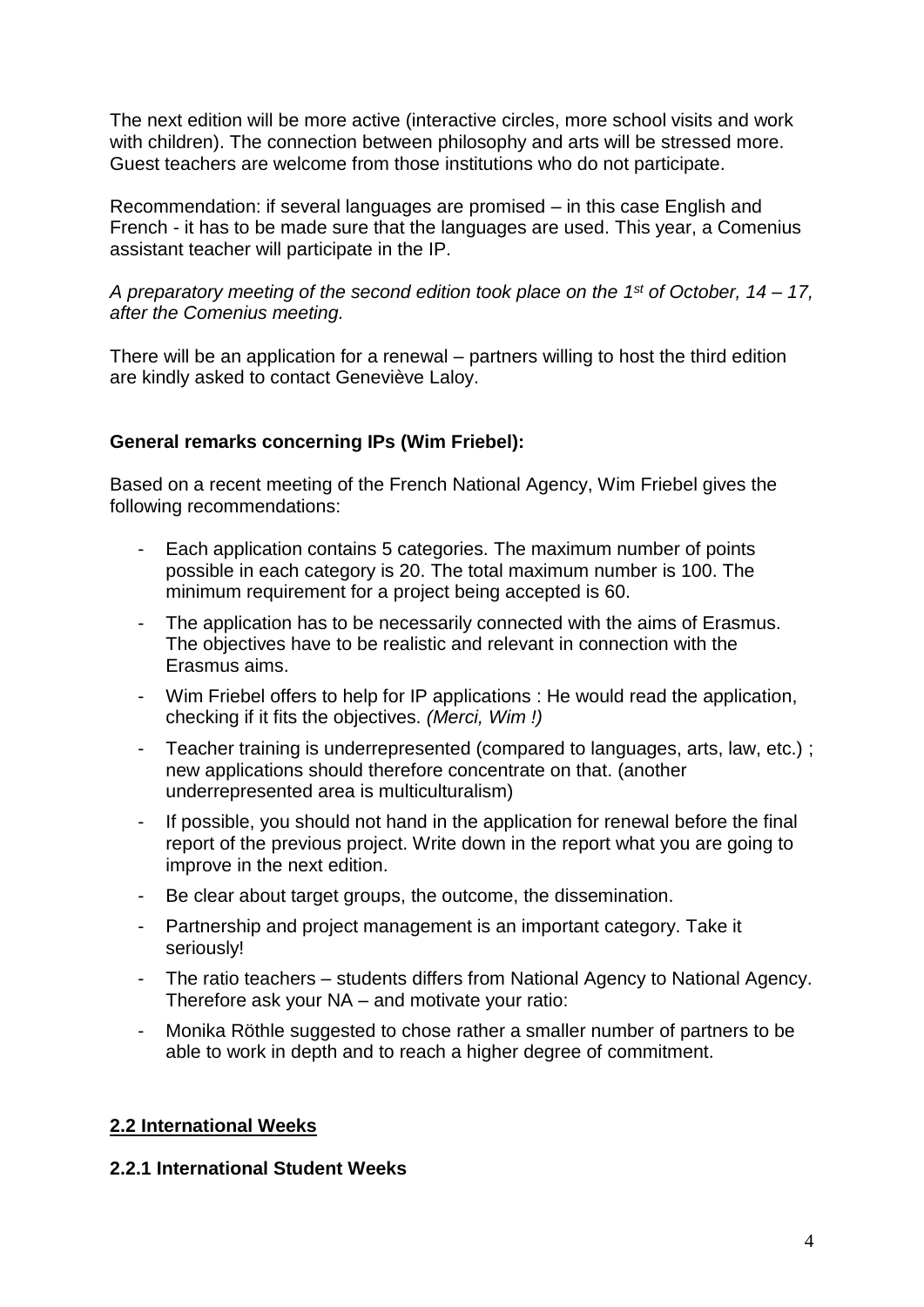Principles of Intensive Weeks reminded. (##quel annexe?## ECTS: 1,5 per week.

The organising members agreed upon a general application deadline for all international weeks. To enable mutual planning, but still a certain degree of flexibility, the deadline will be the 15<sup>th</sup> of December.

The importance of the content and the professional part of the weeks should have a stronger emphasis.

| <b>ENCBW LOUVAIN LA NEUVE</b>    | 31/1-4/2/2011  |
|----------------------------------|----------------|
| <b>INHOLLAND HAARLEM+ALKMAAR</b> | 7-11/2/2011    |
| <b>HELMO</b>                     | 14-18/2/2011   |
| <b>TIMISOARA</b>                 | 20-27/2/2011   |
| <b>STAVANGER</b>                 | 28/2-4/3/2011  |
| <b>ESCUNI</b>                    | 7-11/3/2011    |
| <b>BLANQUERNA</b>                | 14-20/3/2011   |
| <b>CATOLICA VALENCIA</b>         | 21-25/3/2011   |
| <b>HADERSLEV DK</b>              | 28/3-1/4/2011  |
| <b>KHM</b>                       | 28/3-1/4/2011  |
| <b>HENAM</b>                     | 4-8/4/2011     |
| <b>SANTAREM</b>                  | $4 - 8/4/2011$ |
| <b>SCHWÄBISCH GMUND</b>          | 11-15/4/2011   |

# International student weeks 2010-2011

#### **Remarks about the International Weeks:**

*Hte Ecole Léonard de Vinci Louvain la Neuve***,** cf. annexe 1. Guest teachers are welcome

*INHOLLAND (Haarlem et Alkmaar)* : the programme takes place at two sites and includes one day at Amsterdam. It will take place together with the orientation week and the international day). Guest teachers are welcome. Annexe 11.

*HELMo Liège*: cf. annexe 2. Guest teachers are welcome.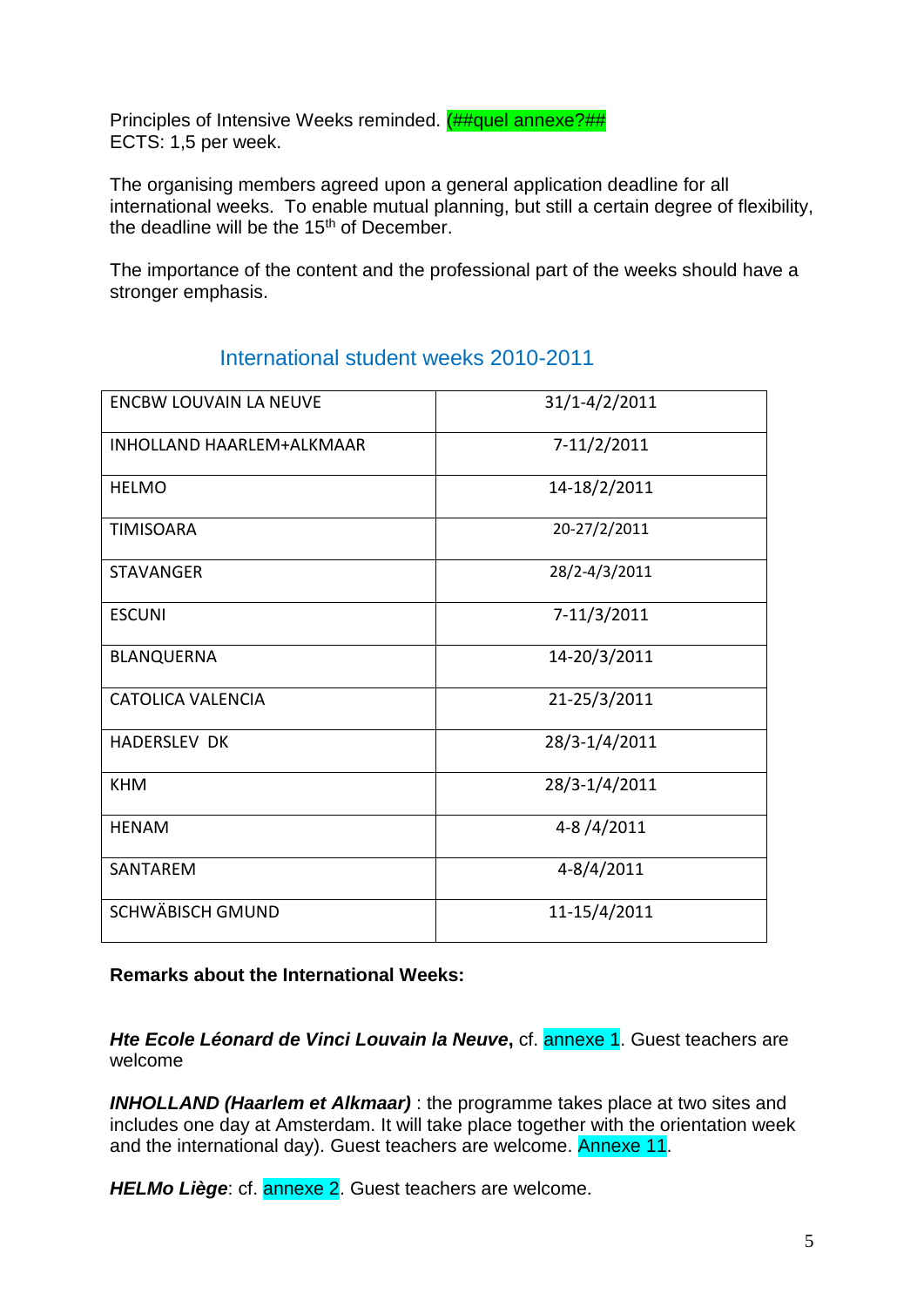*University Timisoara* : The same programme as last year, but limit to 2-3 students per institution. Teachers rather do not fit into it. Annexe 9

*University Stavanger*: cf. **annexe 3** Topic: Outdoor Education. Guest teachers are welcome. Participation only on a mutual base.

**ESCUNI** Madrid: cf. annexe 4. No ECTS credits given for this week. Participation only on a mutual exchange base for organisational reasons. La Salle Madrid : No International Week this year.

*Blanquerna* **Barcelona** : a programme will be sent. Guest teachers are welcome. Only a limited number of students can be accepted.

*Univ. Catolica de Valencia* : International week as part of a general International Week organised by the entire university. Guest teachers are welcome. Languages : Spanish, but more English. International coordinators are welcome. New: free accommodation with local students will be possible. Cf. annexe 12.

*UCS Haderslev*: cf. annexes 5 – 5bis: Topic : Music and Arts, Learning through the Senses. Accommodation with hosts or at the youth hostel. Teachers within neighbouring areas are welcome, although the programme is more or less covered by the college.

**Lessius Mechelen** (new name of the Institution) cf. **annexe 6.** Guest teachers are welcome; the programme will be organized by  $2^{nd}$  year students  $(H#Martine, tu l'avais)$ compris differemment que moi; j'avais compris par des etudants 2me année##) Maximum number of 20 students

*HeNam Namur:* "Storytelling". Content: Storytelling, Early Foreign Language Learning. Rather for students from year 2 (or more). The students teach in schools, therefore the English should be acceptable. They should have a basic idea about how to teach a foreign language at the very beginning. Target group: primary and pre-primary teacher training students.

If an exchange is not possible, students will have to pay 50 Euro each for accommodation.

*ESE Santarem*: every student is welcome, even if outside an exchange basis. Drama, Music, Arts – virtual reality, expression. Annexe 8

**PH Schwäbisch Gmünd** *: cf.* voir annexe **annexes 10 et 10bis**, the programme will be similar to last year. It will take place together with the orientation week. Guest teachers would be welcome. Students are asked to use the application form.

### **2.2.2 Staff weeks**

International Weeks for teachers and administrative staff can stimulate mobility significantly as staff weeks organised previously with a big success (e.g. at Haderslev) have shown.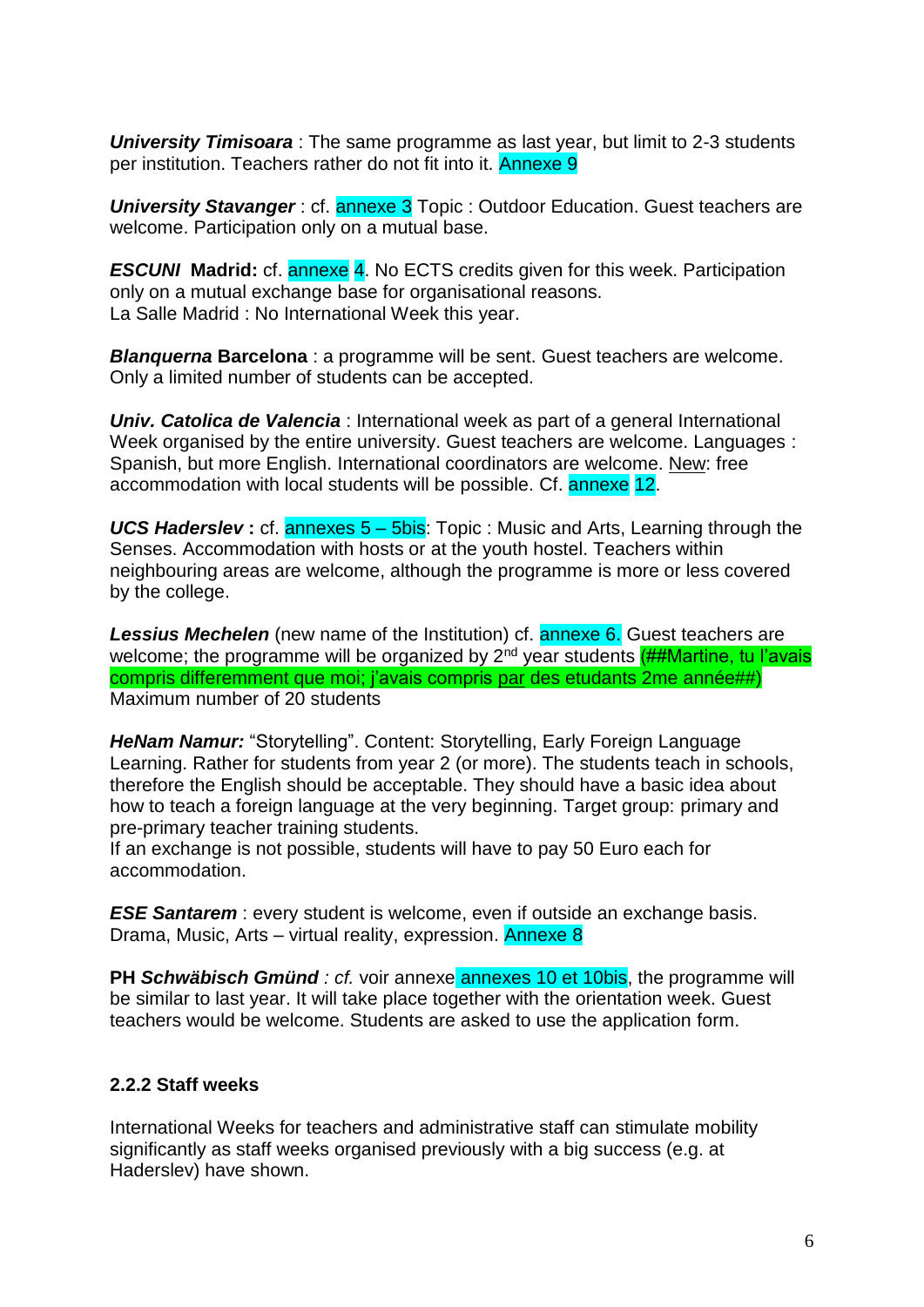The sheets developped by Chantal Müller can be used to communicate offers and demands.

# **STAFF WEEKS**

| STAVANGER (STT)                   | 25-29/10/2010                           |
|-----------------------------------|-----------------------------------------|
| <b>BLANQUERNA (STT and STA)</b>   | 24-28/1/2011 (administration)           |
|                                   | before Easter (cultural week)           |
| MECHELEN (STT: Programme leaders) | $9 - 12/2/11$                           |
| KINGSTON (STT: Early Childhood)   | 16/5/2011                               |
| <b>SCHWÄBISCH GMÜND (STA)</b>     | End of May / beginning of June 2011 (to |
|                                   | be fixed                                |
| GÄVLE                             | May 2011                                |

**Stavanger:** general training week for the entire university (with one morning organised by the Faculty of Arts and Education) Applications were still possible although the dates is very near.

**Blanquerna** is organising two staff weeks :

STT: In January there will be a training week consisting of visits at the university departments, library, conservatory of Barcelona and individual training units. Teaching will not be included, as there will be no students around this time of the year.

STA: The week before Easter, teachers are invited to a cultural week.

##Martine, on devrait peut-etre soulingner un peu plus qu'il y a en effet deux semaines à Barcelone##

Mechelen (9.-12.2.2011): Half a week programme for international coordinators and study leaders. Topic: "Curriculum as cornerstone of creating an international environment". Target group: Preferably both - international coordinators together with the programme leaders.

*Kingston***:** Early Years: settings of the English curriculum; different school visits, sessions about the UK curriculum. cf. annexe 12 bis.

*Schwäbisch Gmünd:* thematic international teaching week; topic and programme will be communicated soon.

*Gävle:* #Martine, je n'ai rien sur ca non plus#

### **2.3 TODDLER (Monika Roethle, University Stavanger)**

The Comenius multilateral project includes 8 countries and 9 institutions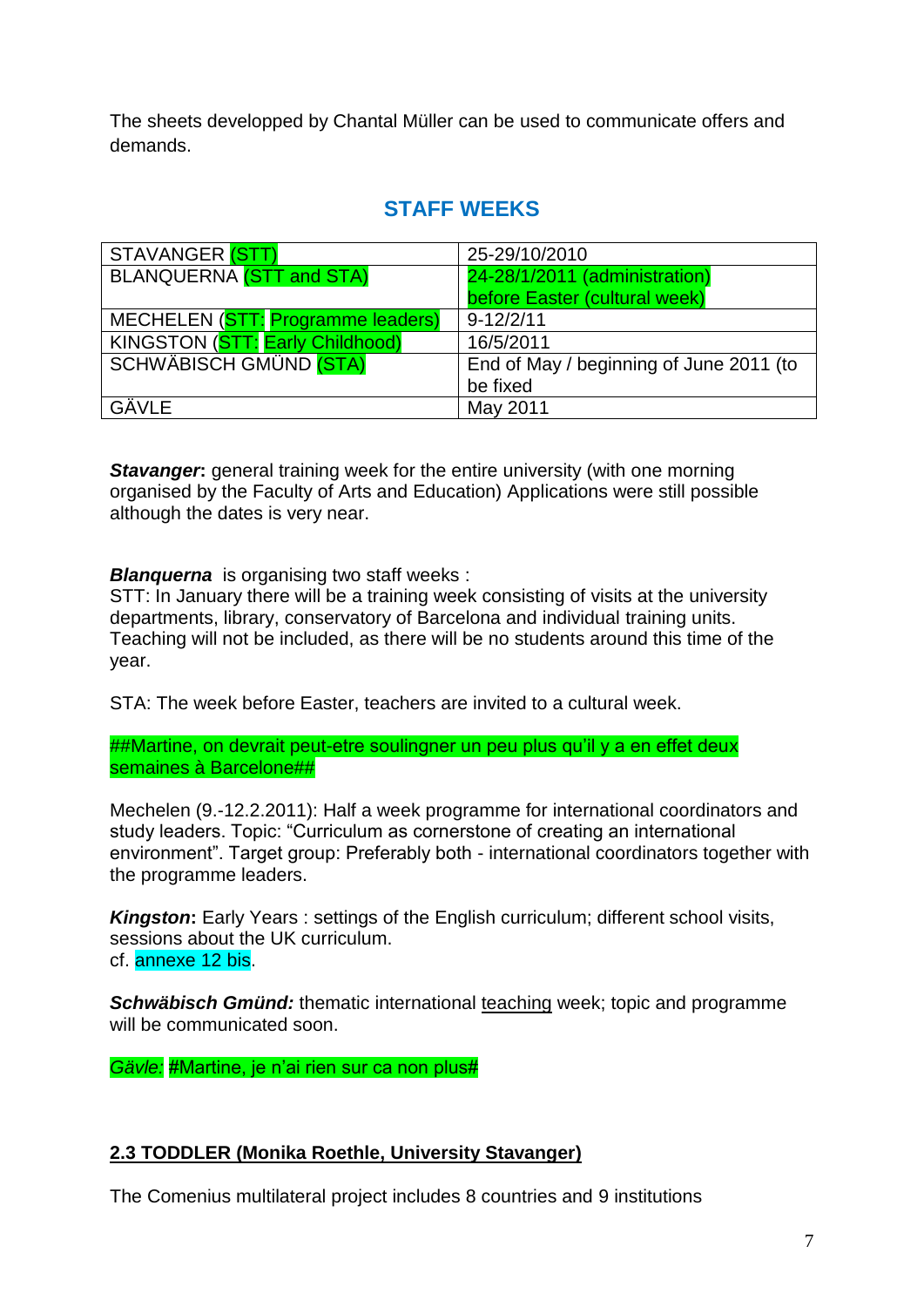The project will contribute to the discussion about the education of very young children in Europe.

Outcomes and objectives of the project:

- Comenius course, courses and course material for our own institutions and for potential future IPs.

- Improve initial teacher training and continuing education in Early Childhood. The main focus will be on less favoured toddlers.

- Enable our students to better take into account the needs of underprivileged children; cognitive and socio-emotional aspects

Work packages focus on languages and bilingualism, on well-being and on parent involvement.

The methodology underlying the project will be idea of the "reflective practitioner"

Dissemination:

The Comenius Association and its members will contribute to the dissemination of the outcomes.

Project meetings will be added by local training seminars

Final meeting will take place at Aartevelde in ##2012 ou 2013? Le projet est pour 3  $ans\#H - at$  the same time with the Comenius Autumn meeting.

#### **2.4 SILVER (Kia Kimhaag, Univ. Gävle)**

Cf. brochure distributed by Kia Kimhaag and Mia Musche

### **2.5. A Swan is born – Esbjerg (Lone Havn Ingerslev, UCS Esbjerg)**

In Autumn 2011, a new Erasmus course will start in Esbjerg: Target group: preprimary and primary schools (not secondary) and for students in social education 30 ECTS (including 8 ECTS practice)

The Erasmus course will take place in English

The application deadline will already be 1<sup>st</sup> of March 2011. (might be postponed)

#### cf. annexe 13

#### **2.6. Fit for Europe – Health, nutrition & communication – Haderslev (Tove Heidemann, UCS Haderslev)**

Content: Health promotion, food and nutrition, sports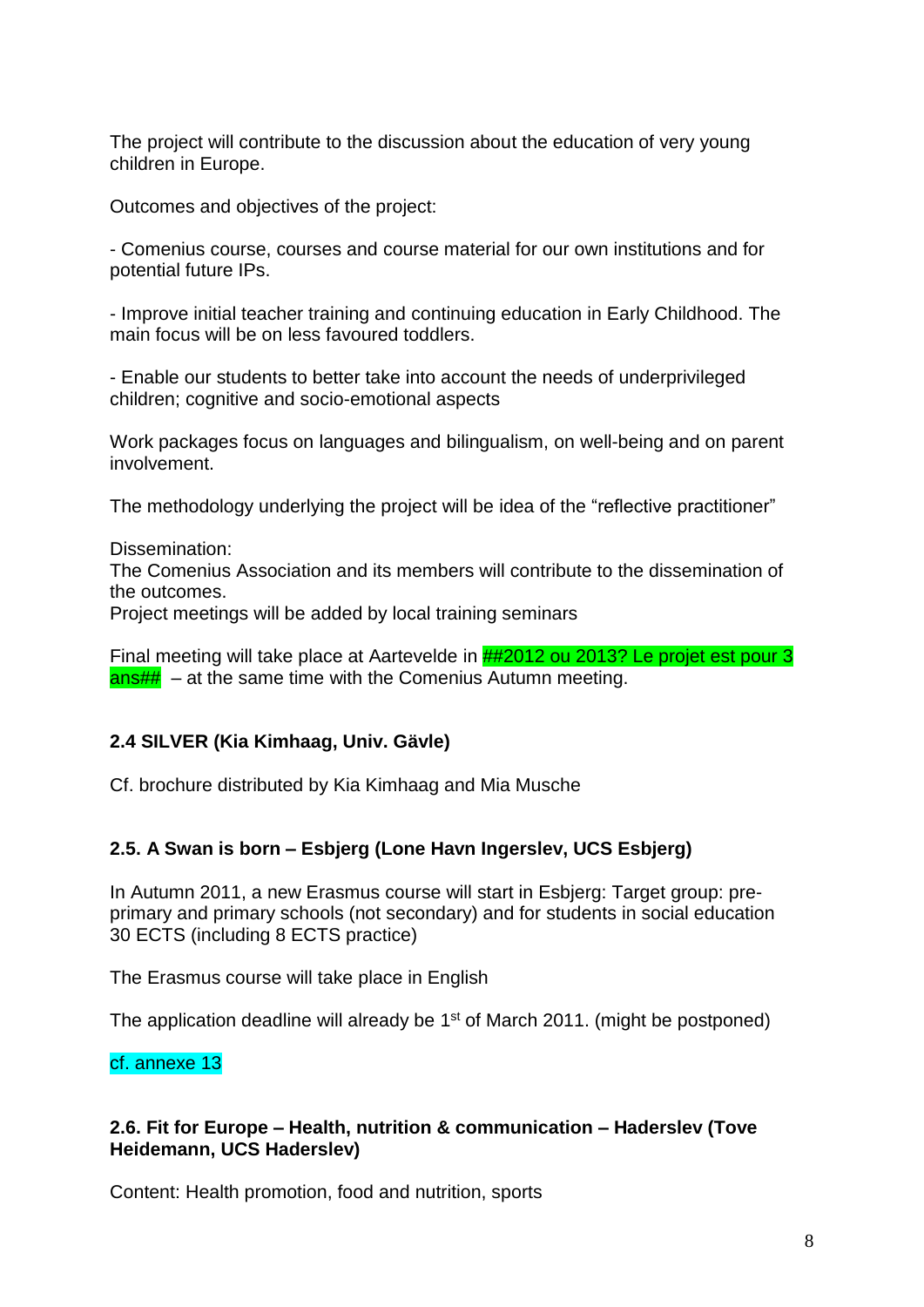Start: Mid-October 2011 – first of February 2012 Language: English Information sent out at the beginning of December

 $\rightarrow$  There will be three Erasmus courses organised by UCS Denmark: 2 in autumn and 1 in spring in DK

### **2.7. Leonardo Project University College South Denmark (Tove Heidemann)**

Topic : Internationalization of continuing education in teacher training. Background: Teachers and headmasters are not very mobile. The objective of the projcet is to get them an international outlook.

One option would be a short study visit.

Other option is a loose network for school leaders who stay abroad for 4 – 5 days within a group as part of a diploma for school leaders. Haderslev already has experience with this in special needs education.

NEW:: Comparative Education (Application to be handed in by the 1st of October 2010 ##moi j'avais compris que Tove a déjà pose l'application pour le 1er octobre). Tove Heidemann invites the institutions to offer continuing education in comparative education. Each institution has to hand in its own application (up to 22.000 Euro) and send at least out 25 persons – DK plans 40 persons

There will be a preparatory meeting at Haderslev in January 2011 (2 full days). Interested persons are asked to contact Tove directly.

### **2.8. PACT : C. Guttman-Mastelli (HEP Vaud)**

Research project : HEP Vaud had been asked to evaluate the performance of secondary school teachers in California.

Another project is about linking international relations and research and development. "teaching practise in secondary schools" links different institutions in Bolivia, Belgium, Mexico, Italy an Switzerland. Carla Guttmann is still looking for further partners in the project. Both projects will be presented in Klingenthal 2011. Cf. annexe 14.

### **3. Future IPs (to apply in March 2011)**

#### ##ie n'ai pas trouve dans la partie francaise ##

**3.1. Tove: How to make school more fun?** Former idea of a Comenius project transformed into an IP. It will be proposed by Hradek Kralowe. A preparatory meeting will take place in October in H.K.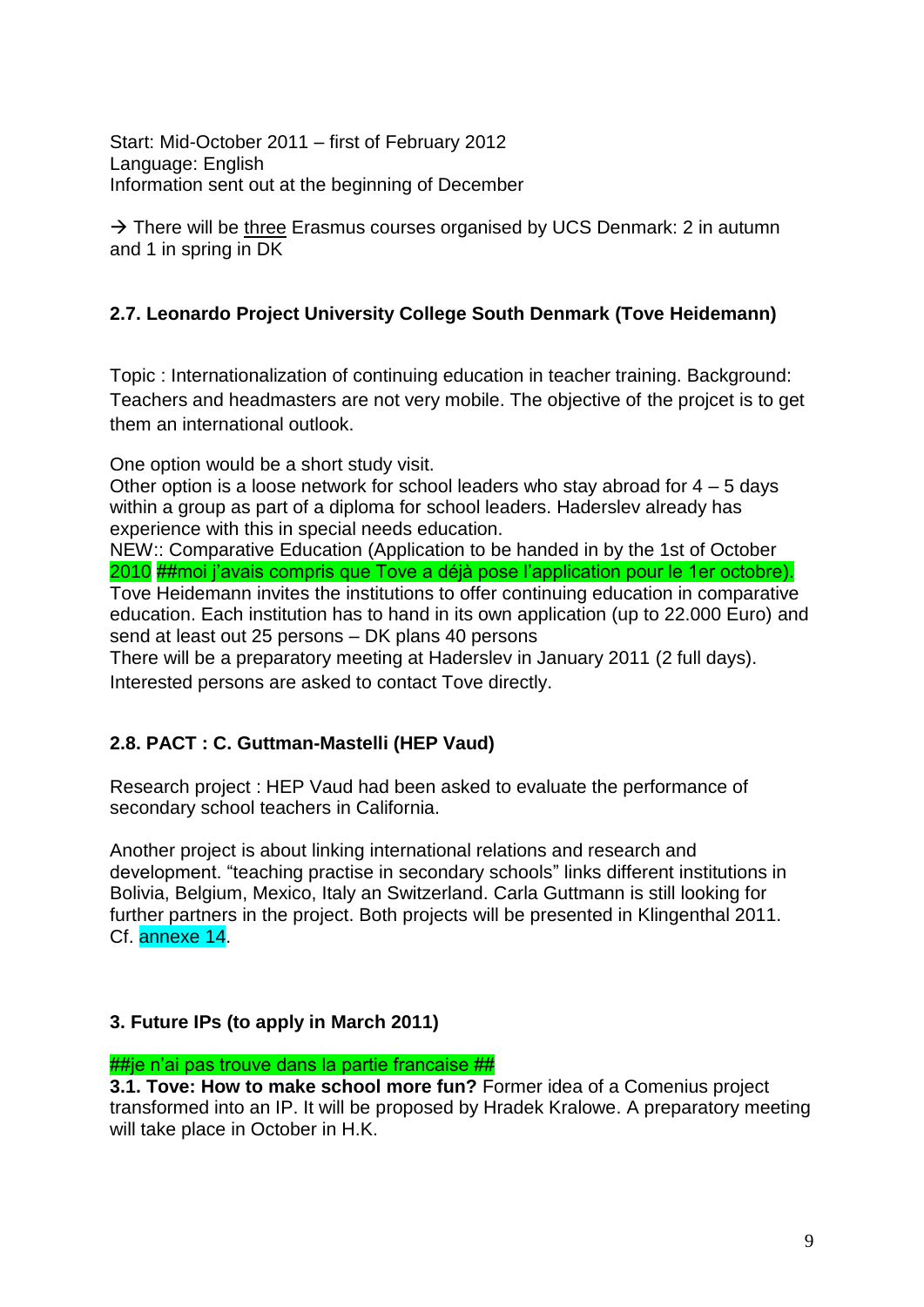Participants: LLN, Stavanger, Mechelen, Haderslev, Hradek Kralowe – a rather small network is preferred to increase the number of students of each institution and therefore to reach a higher impact in each institution.

# **3.2. IP Music (Lia Frederiks, Mechelen)**

Small composers' workshop continued and enlarged to other fields: arts, dance, maths, etc. The IP will be proposed by Mechelen and Liège.

Preparatory meeting: 4/5<sup>th</sup> of Febuary 2011

### Cf. annexe 15

Institutions willing to participate : UC South Denmark, Haute Ecole Léonard de Vinci, West University of Timisoara, HENAM, AVKF Vacs (?),Escola Superior Educacao Santarem, Artevelde HS (Kris Verhoeven), University of Valencia

### **3.2. IP generation Y (HELMo)**

How to integrate the new generation into Education? How to make them successful at school? How to make the teachers adapt to the generation born after 1989. Target groups: Teachers and teacher training students Outcome: film about the generation.

The dates of the preparatory meeting will be communicated soon to the institutions willing to participate in the IP :

Blanquerna, Haute Ecole Léonard de Vinci, KPH Vienna, HEP Vaud, University of Gävle, Artevelde HS, La Salle, Uni. Catolica Valencia, University of Stavanger, West University of Timisoara, UC South Denmark , University of Valencia, HENAM, ESE Santarem, University College of Dublin, INHOLLAND, Lessius Mechelen

### Cf. annexe 16

### **3.3 IP TICE / Social Networks- ESE Santarem** (George Camacho)

Preparatory meeting in January

Institutions interested in participating in the project : UC South Denmark, La Salle, HENAM, University of Timisoara, University College of Dublin, Haute Ecole Léonard de Vinci, Universidad Catolica de Valencia Universitat de Valencia, HEP Vaud

Cf. brochure by George Camacho

### **3.4 IP SCIENCES (HENAM – SANTAREM – PH Schwäbisch Gmünd)**

Focus on primary and lower secondary education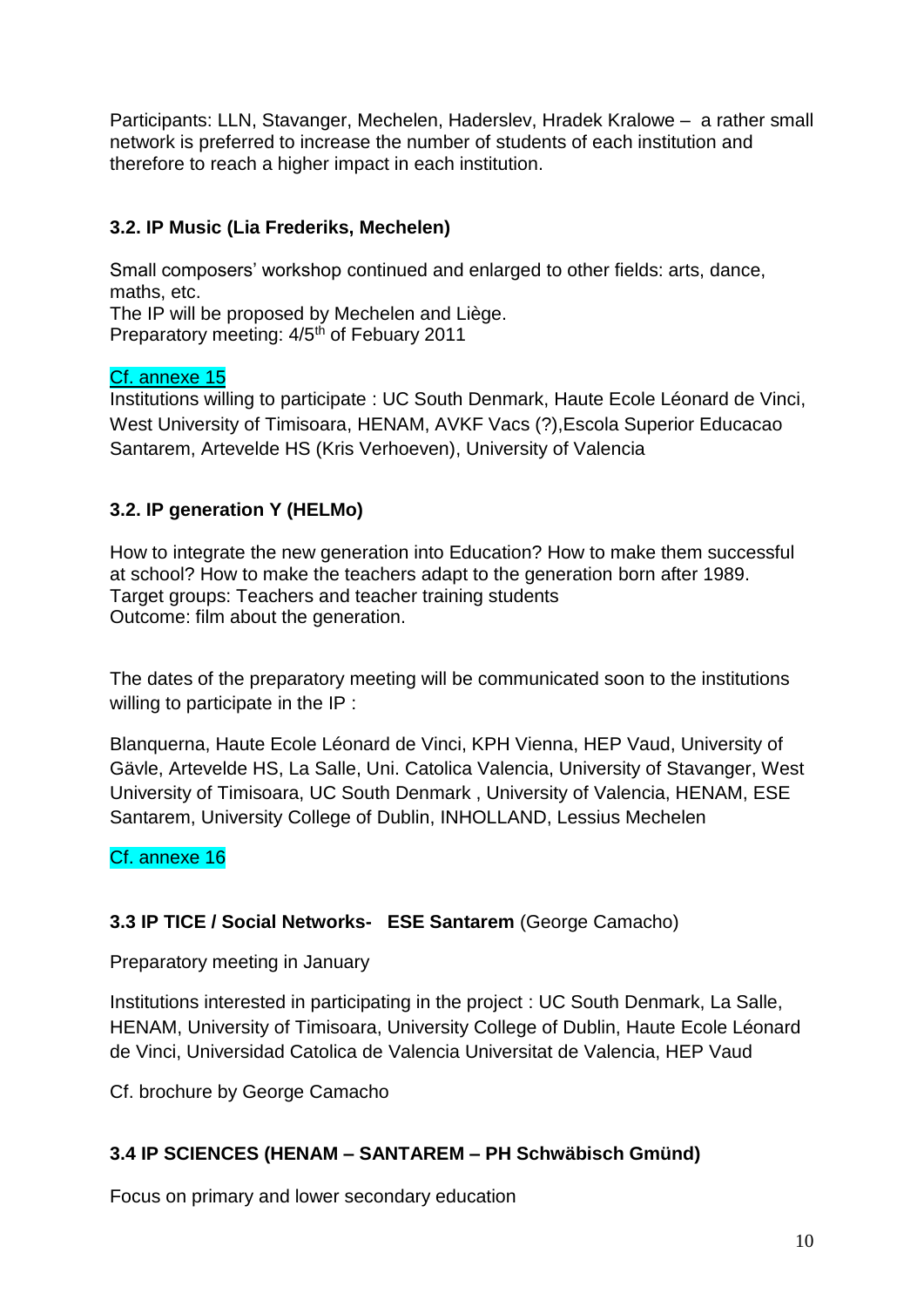Idea: Namur Location: Schwäbisch Gmünd National Agency: Portugal

Interested institutions : HELMo, Blanquerna, Artevelde HS, Santarem, University College of Dublin, University of Timisoara, INHOLLAND, University of Stavanger, Haute Ecole Léonard de Vinci, HEP Vaud, ESCUNI

### **3.5 IP Early Years (planned by HENAM Namur)**

Object: Discovering an environment through all possible senses. The IP would include: Music, land art, science and would stimulate little children's curiosity in different settings/environments (e.g. rural area, city, sea side).

Preparatory meeting 10/11<sup>th</sup> of January in Namur

Interested in the participation : Blanquerna, Artevelde HS, Lessius Mechelen , PH Schwäbisch Gmünd, University College South Denmark, ESE Santarem, HELMo, University of Timisoara, University of Stavanger, INHOLLAND, Haute Ecole Léonard de Vinci, HEP Vaud, University of Valencia

### **4. Web site**

The website is a very important tool for the visibility of the Association

To find out the target group and the Association's needs and demands, a short survey has been done. The results of this survey will be the base of an improvement of the web site. Monika Becker and Kia Kimhag will take care of this.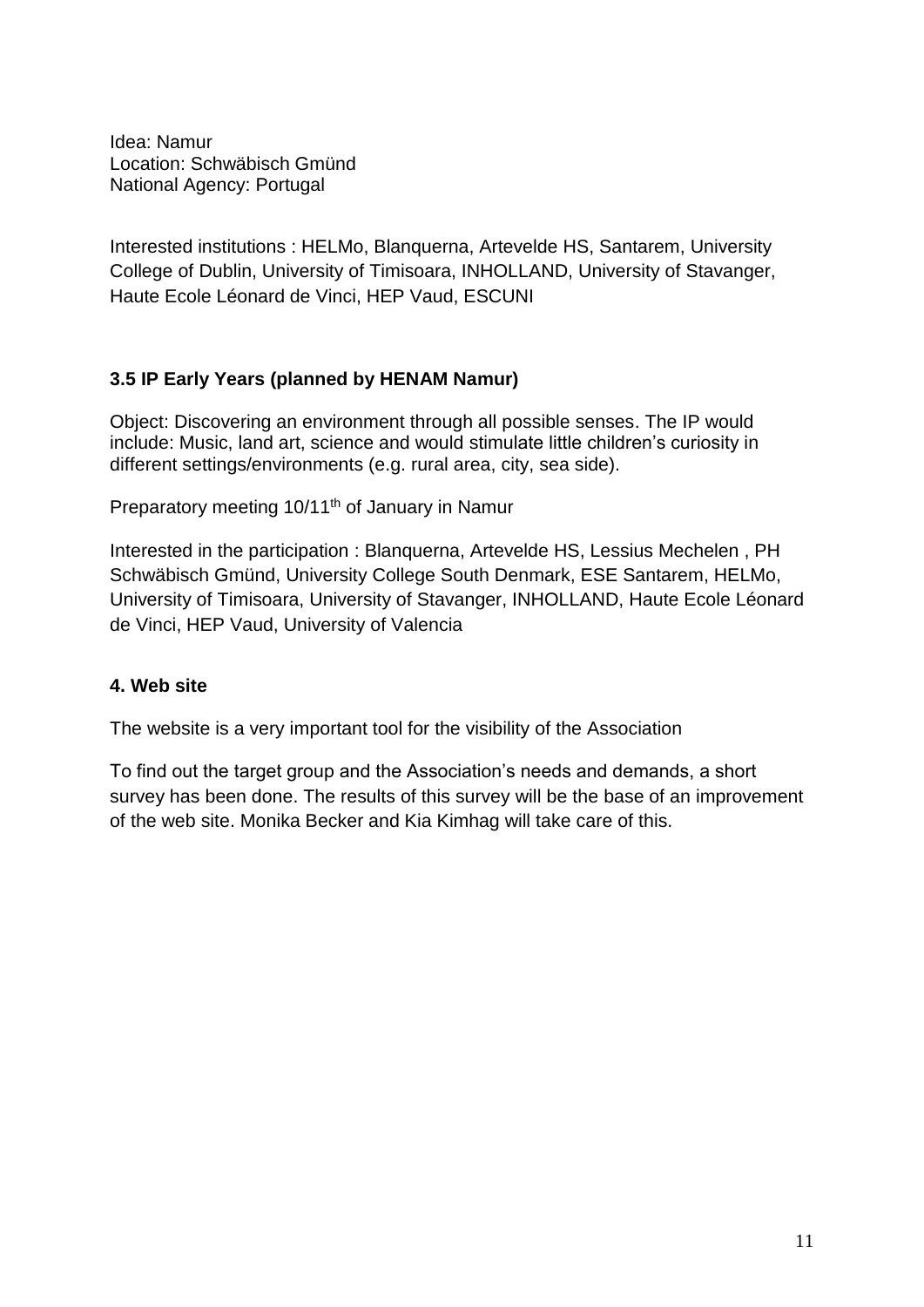# **Thursday, 30th of September 2010**

### **Morning:**

#### **Presentations**

Mr Hans SCHACHL, **"**What´s in Our Head? Principles and Implications of brain based Teaching and Learning." (cf. annexes 17 – 17bis)

Mme Anne Marie PELTZER, "A young brain's journey into bilinguism" (cf. annexe 18)

#### **Afternoon:**

### **Visite guidée dans la ville de Vienne**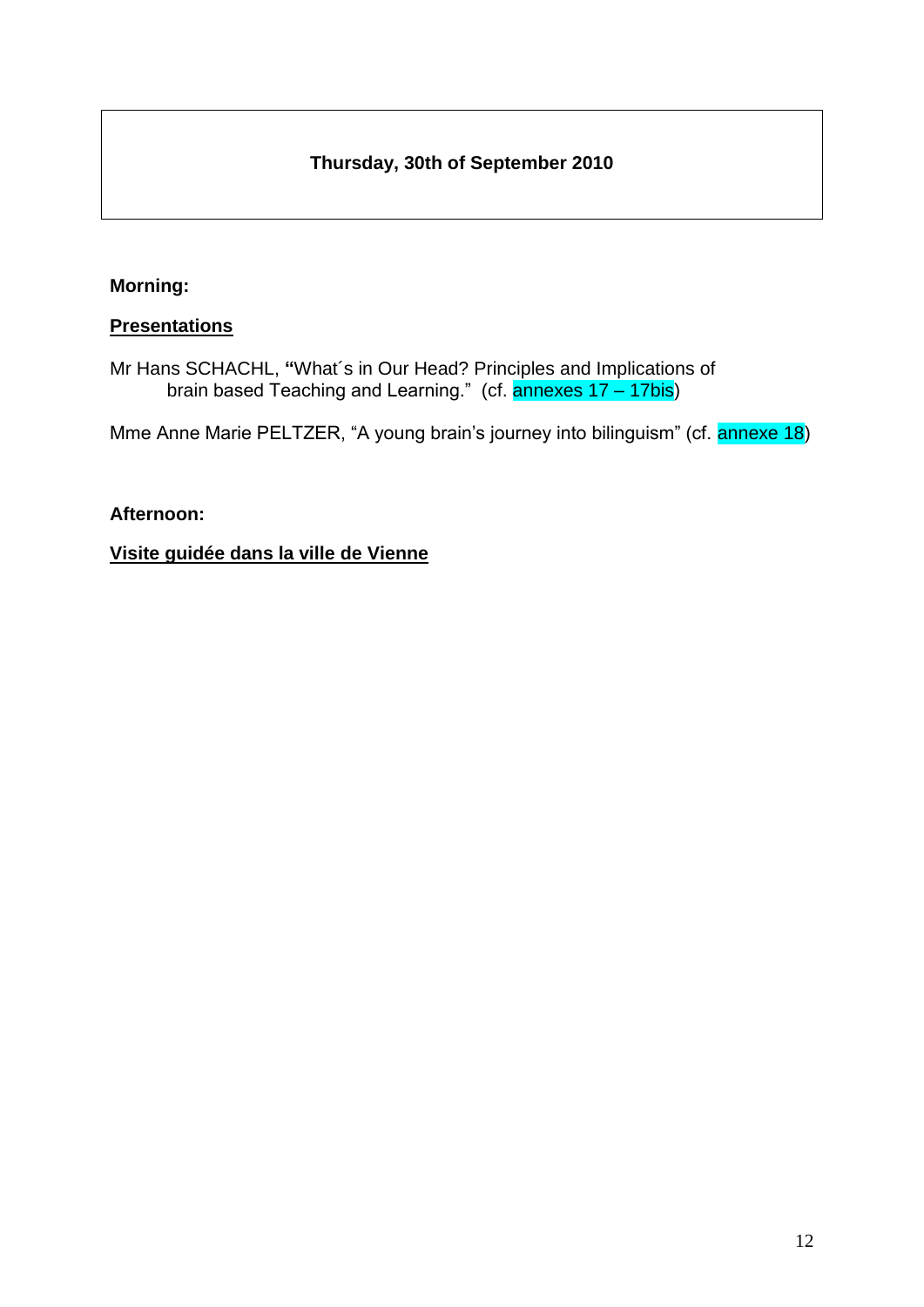# **Friday, 1 st of October 2010**

Welcome of Dr. Rita Rostás (vice-rector for research AVKH Vács, HU)

### **6. Internationalization@home** (follow-up of Klingenthal 2010)

- 1. Reflection: What does "International Spirit" mean, what do we promote?
- 2. How can we contribute to it as international coordinators?
- 3. Suggestions for the Klingenthal meeting concernting the follow-up?

Some ideas and suggestions for a follow-up:

- Reflect the values quiding us in our work.
- Discuss: How to include international elements in the curriculum?
- "After-care", how to integrate international students, disseminate staff weeks. What to do with those who do not out?
- Discuss the long-term perspective of internationalization
- How to give the "international virus" to our students?
- "Glocalisation" problems?
- Discuss the role of the international coordinators.
- Disseminate the outcome of the staff training on curriculum
- Evaluation of the teachers as a contribution
- Invite external experts on organisation changes and on how to change an institution.
- Suggestion: European Council (CELF) workshop: how can we optimize the mobility for future teachers / former mobile teachers work out a scenario for their pupils. Contact person: Chantal Müller.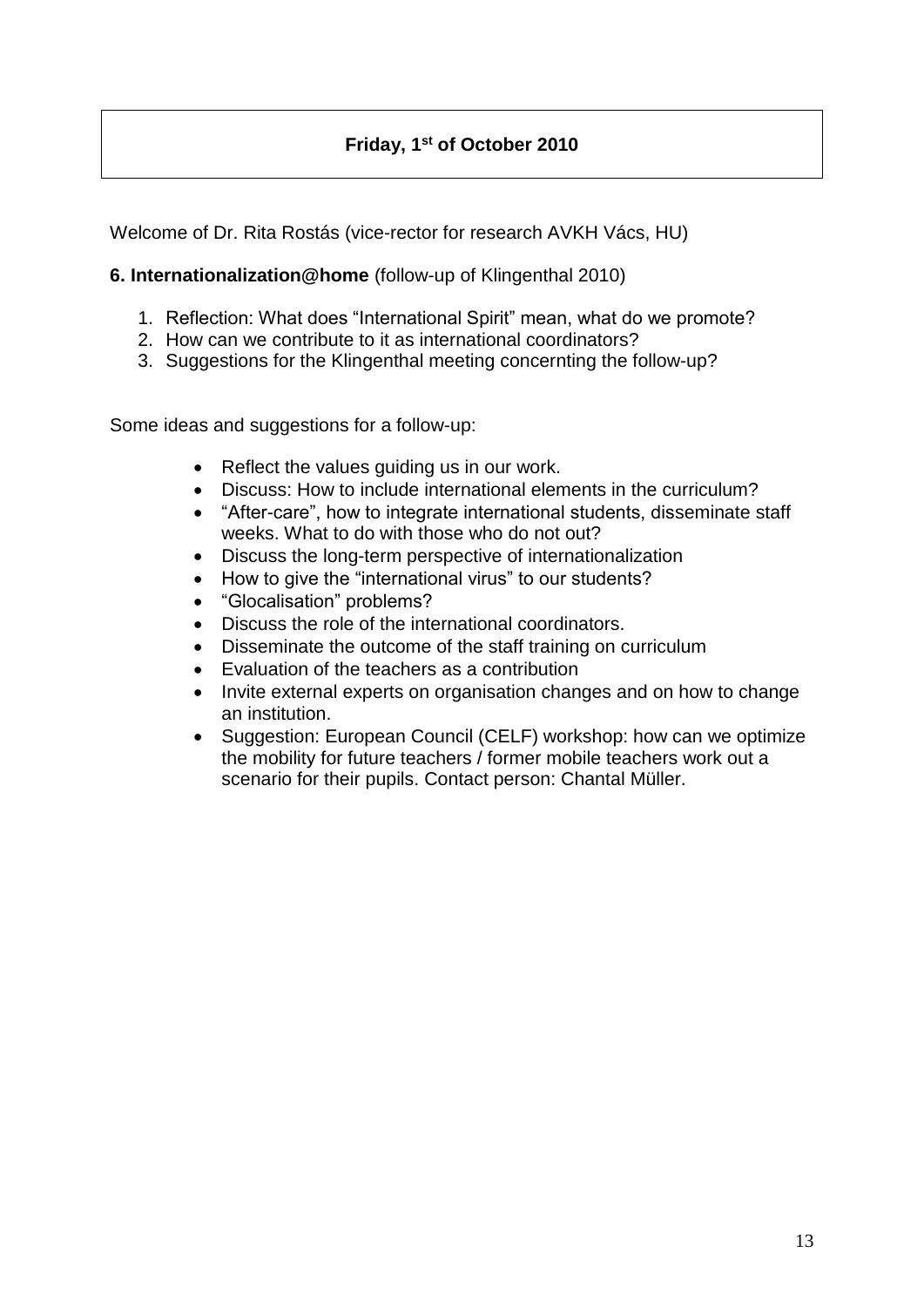### **7. General Assembley**

#### **7.1. Journal and thematic**

The new lay-out and format proposed will be maintained for the next editions. Languages: Journal should be multilingual as long as English and French abstracts will be provided (although English and French should be the majority),.

Mechelen will do it a second time in 2011. (But not a third time!!)

HELMo will help with French translations.

Topic 2011: *Internationalization in the Curriculum and new Technologies*

How can we use modern technology and new media to create internationalization and create an international spirit? How can we internationalize the curriculum?

### **7.2GERFEC / EURASHE**

GERFEC: There will be no formal mutual agreement with Gerfec, but the Comenius Association will keep contact with them, forward information sent by them and inform them about the Association.

EURASHE: Although it would be an interesting association, the CA will not become an official member: The fee for an associated member would be very expensive (1500.- Euro per year), and for some institutions it is not the suitable network.

#### **7.3Financial Statement and financial situation**

The bank accounts have been checked by George Camacho and Clary Griffith, everything is o.k.

The association is in a good financial situation:

- All the members have paid their contribution (as well for the last years).
- The journal was cheaper.
- The additional money from Klingenthal (50 Euro each participants) helped to lower the financial burden.
- The costs for the executive board have been lower.

The new bank account will be located situation in Belgium, as there are more flexible rules compared to Portugal or NL.

Leaves seat to the new treasurer.

#### **7.4Statutes**

The Comenius Association is a factual association, but not registered association.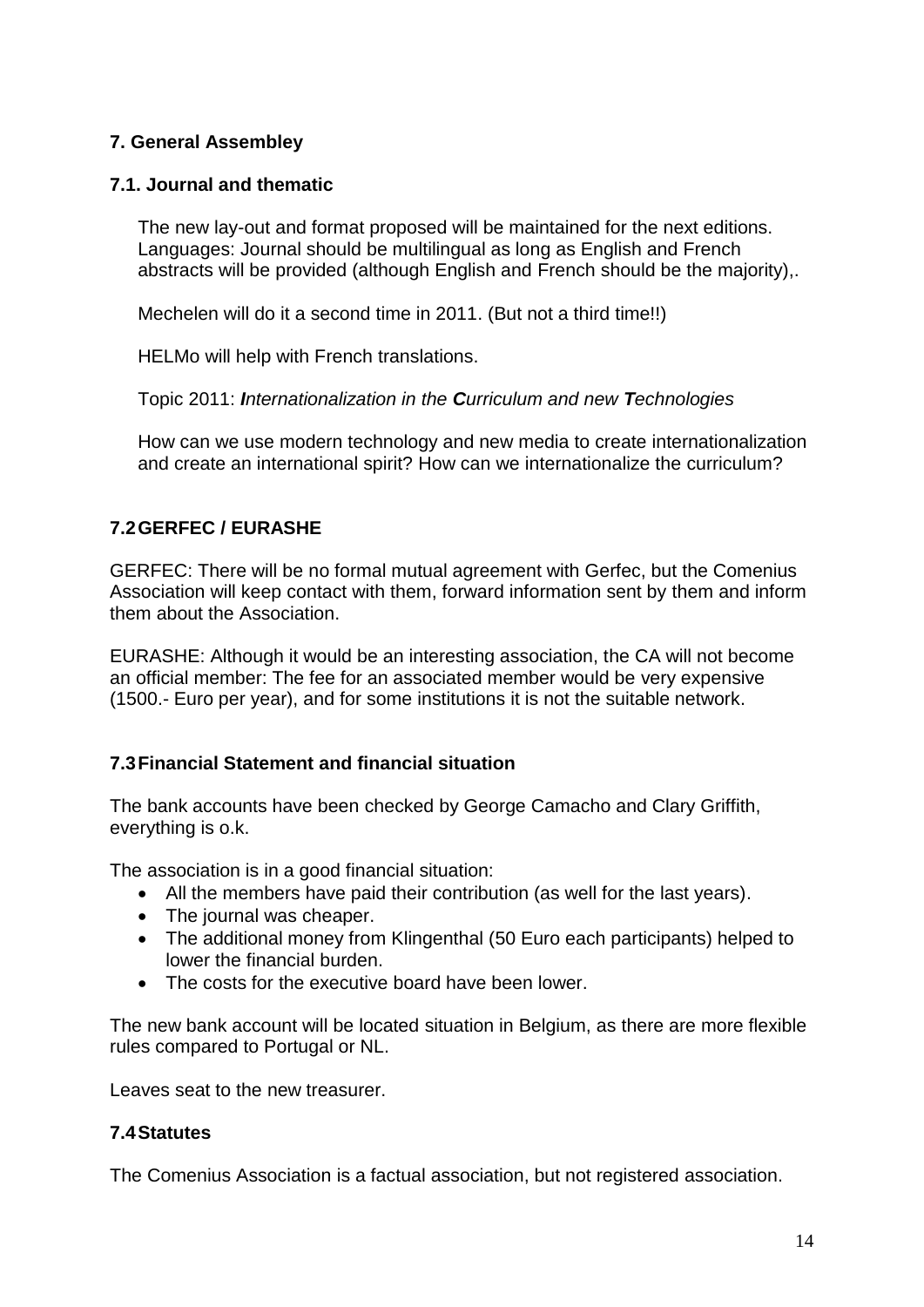CA will stay as it is: less heavy, more flexible. There would be no additional benefit from being a registered organisation.

#### **7.5New Members**

CFP E. Mounier confirmed they would like to become a member. HELMO and LLN can grant for them. They are accepted as a new member.

To ensure that potential new members get into contact with the Association, there will be a change of the procedure: An official invitation for new members will be prepared and forwarded by a contact person who will be the partner who already knows the new institution well.

Tove Heidemann: CZ Maria Felberbauer: Bulgaria Monika Röthle: Poland Andrew Powell: Lincoln

Other proposals: The CA should try to find partners in Italy, Greece, the Baltic countries and Finland.

General Procedure: two other institutions have to know and to recommend the institutions.

#### **7.6. Communication**

Printed material:

There will be a little folder / brochure and a bookmark to advertise the Association. A draft will be proposed in Klingenthal 2011.

Website:

The website is an important tool for external and internal communication, but at the moment it should / could be used. The results of the survey show the following demands:

Quick access to information about the Association

Quick access to information about each member institution

The majority does not express a need for interactive elements.

Kia Kimhaag makes the following remarks:

- The website just has to be used by the members. The contents depends on each member.

- User guide and password have been sent around.
- make sure the uploaded documents carry a date.
- Klingenthal09

IW will be sent around as soon as possible and put on the website.

#### **7.7Next Meetings**